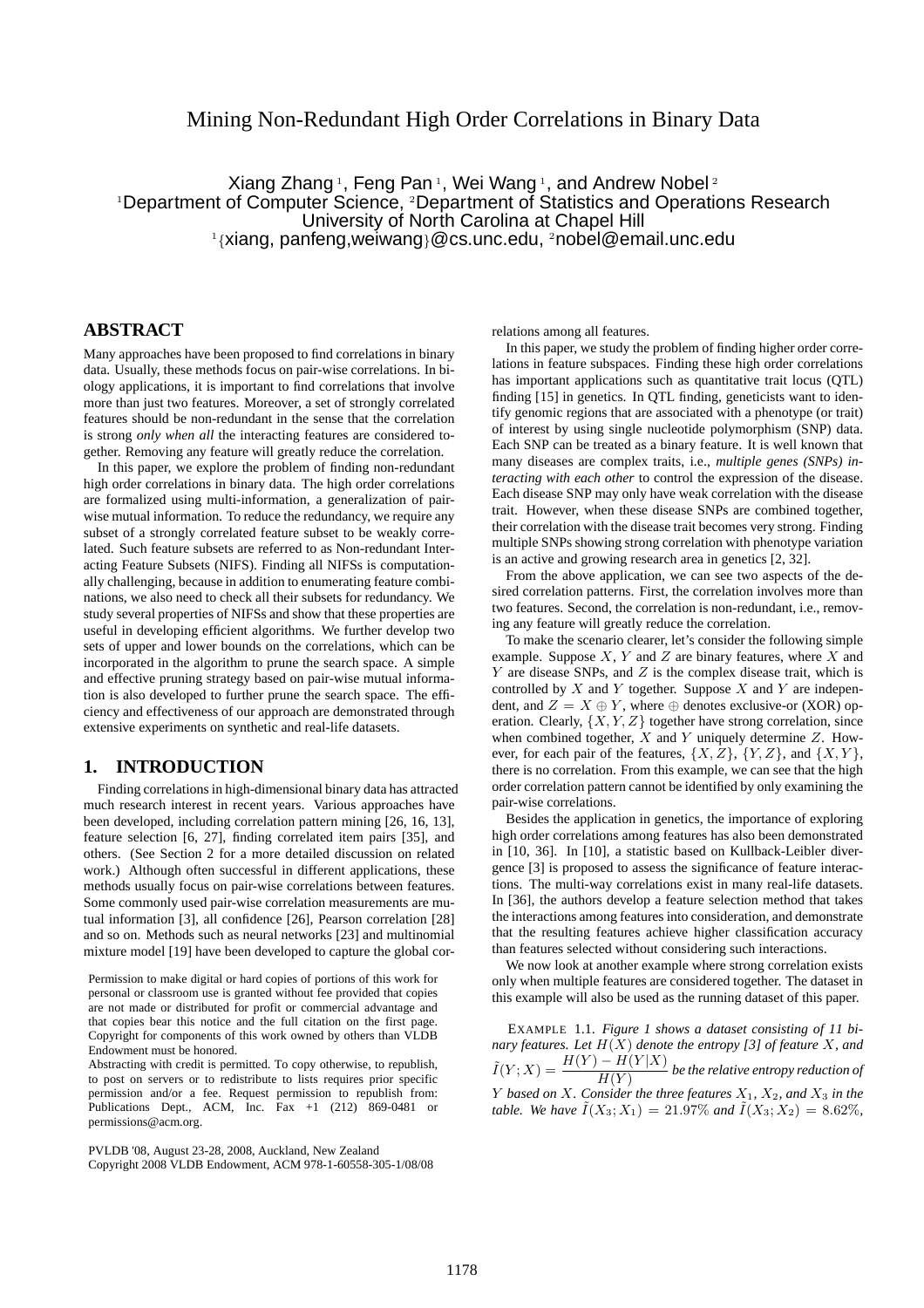|                | $x_1$        | X <sub>2</sub> | $X_3$           | $X_4$        | X5             | $X_6$        | X <sub>7</sub> | X <sub>S</sub> | Xo             | $X_{10}$            | $x_{11}$       |
|----------------|--------------|----------------|-----------------|--------------|----------------|--------------|----------------|----------------|----------------|---------------------|----------------|
| s <sub>1</sub> | $\theta$     | $\theta$       | 0               | $\mathbf{0}$ | $\overline{0}$ | $\mathbf{1}$ | $\theta$       | $\theta$       | $\theta$       | $\mathbf{0}$        | 1              |
| S <sub>2</sub> | $\theta$     | $\theta$       | $\theta$        | $\mathbf{1}$ | $\theta$       | $\theta$     | $\theta$       | $\theta$       | $\theta$       | $\theta$            | $\mathbf{I}$   |
| $S_3$          | $\mathbf{1}$ | $\mathbf{1}$   | $\theta$        | $\theta$     | $\theta$       | $\theta$     | $\mathbf{1}$   | $\mathbf{1}$   | $\mathbf{1}$   | $\mathbf{I}$        | $\theta$       |
| $S_4$          | $\mathbf{1}$ | $\mathbf{1}$   | $\theta$        | $\mathbf{1}$ | $\theta$       | $\mathbf{1}$ | $\mathbf{1}$   | $\theta$       | $\mathbf{I}$   | $\theta$            | $\mathbf{1}$   |
| Ss.            | $\theta$     | $\mathbf{1}$   | $\bf{0}$        | $\mathbf{1}$ | $\theta$       | $\theta$     | $\theta$       | $\mathbf{1}$   | $\theta$       | $\mathbf{I}$        | $\mathbf{1}$   |
| $S_6$          | $\theta$     | $\theta$       | $\theta$        | $\mathbf{1}$ | $\theta$       | $\theta$     | $\mathbf{1}$   | $\theta$       | $\mathbf{1}$   | $\theta$            | $\mathbf{1}$   |
| S <sub>7</sub> | $\mathbf{1}$ | $\theta$       | $\mathbf{1}$    | $\mathbf{1}$ | $\mathbf{1}$   | $\theta$     | $\mathbf{0}$   | $\mathbf{1}$   | $\theta$       | $\mathbf{1}$        | $\theta$       |
| $S_8$          | $\mathbf{I}$ | $\theta$       | $\mathbf{I}$    | $\mathbf{0}$ | $\overline{0}$ | $\bf{l}$     | $\mathbf{I}$   | $\mathbf{1}$   | $\theta$       | $\theta$            | $\mathbf{I}$   |
| S9             | $\theta$     | $\theta$       | $\bf{0}$        | l            | $\theta$       | 1            | $\mathbf{1}$   | $\mathbf{1}$   | $\mathbf{1}$   | $\mathbf{I}$        | $\mathbf{0}$   |
| $S_{10}$       | $\theta$     | $\mathbf{1}$   | $\theta$        | $\mathbf{1}$ | $\theta$       | $\theta$     | $\mathbf{1}$   | $\theta$       | $\theta$       | $\mathbf{I}$        | $\mathbf{I}$   |
| $s_{11}$       | $\theta$     | $\mathbf{1}$   | $\mathbf{0}$    | 1            | $\theta$       | $\theta$     | $\theta$       | $\mathbf{1}$   | $\theta$       | 1                   | $\mathbf 0$    |
| $S_{12}$       | $\theta$     | $\theta$       | $\bf{0}$        | 1            | $\theta$       | 1            | $\mathbf{0}$   | $\mathbf{1}$   | $\mathbf{1}$   | $\mathbf{0}$        | $\mathbf{I}$   |
| $S_{13}$       | $\theta$     | 1              | $\mathbf{I}$    | $\theta$     | $\mathbf{1}$   | $\theta$     | $\mathbf{I}$   | $\theta$       | $\theta$       | 1                   | $\theta$       |
| $S_{14}$       | $\bf{l}$     | $\theta$       | $\mathbf{1}$    | $\theta$     | $\mathbf{1}$   | $\theta$     | $\theta$       | $\theta$       | $\mathbf{1}$   | $\overline{1}$      | $\mathbf{0}$   |
| $S_{15}$       | $\mathbf{I}$ | $\mathbf{1}$   | $\overline{0}$  | $\mathbf{1}$ | $\overline{0}$ | 1            | $\theta$       | $\theta$       | $\theta$       | $\theta$            | $\mathbf{1}$   |
| $S_{16}$       | 1            | $\theta$       | $\mathbf{I}$    | $\theta$     | $\mathbf{1}$   | $\theta$     | $\theta$       | 1              | $\theta$       | ī                   | $\theta$       |
| $s_{17}$       | $\theta$     | $\theta$       | $\theta$        | $\mathbf{1}$ | $\theta$       | $\mathbf{1}$ | $\theta$       | $\theta$       | $\theta$       | $\theta$            | $\theta$       |
| $S_{18}$       | $\bf{l}$     | $\mathbf{1}$   | $\overline{0}$  | $\mathbf{I}$ | $\theta$       | $\bf{l}$     | $\mathbf{1}$   | $\theta$       | $\mathbf{1}$   | $\ddot{\mathbf{0}}$ | $\mathbf{I}$   |
| $S_{19}$       | 1            | $\overline{0}$ | 1               | $\mathbf 0$  | $\mathbf{1}$   | $\mathbf{0}$ | $\mathbf{1}$   | $\overline{0}$ | $\overline{0}$ | 1                   | $\overline{0}$ |
| San            | $\Omega$     | $\overline{0}$ | $\ddot{\Omega}$ | ī            | $\theta$       | $\theta$     | $\theta$       | $\mathbf{1}$   | $\theta$       | 1                   | $\overline{0}$ |

**Figure 1: An example dataset**

*i.e., the relative entropy reduction of*  $X_3$  *given*  $X_1$  *or*  $X_2$  *alone is small. However, the relative entropy reduction of* X<sup>3</sup> *given both*  $X_1$  *and*  $X_2$  *is much higher,*  $I(X_3; X_1, X_2) = 81.59\%$ *. Therefore,*  $X_1$  *and*  $X_2$  *jointly reduce the uncertainty of*  $X_3$  *more than they do separately. This strong correlation exists only when these three features are considered together.*

**Scope and contributions:** In this paper, we study the problem of finding non-redundant high order correlations in binary data. We formalize these correlation patterns as Non-redundant Interacting Feature Subsets (NIFSs). In particular, we use an entropy based correlation measurement, multi-information [34], to measure the high order correlation among a set of features. An NIFS is a subset of features satisfying the following two criteria. First, the features in an NIFS together has high multi-information. Second, all subsets of an NIFS have low multi-information.

Since the NIFSs satisfy two criteria, the computational challenge of finding them is also two-folds. First, we need to enumerate feature combinations to find the feature subsets that have high correlation. Second, for each such feature subset, we need to check all its subsets to make sure there is no redundancy.

We study the properties of NIFSs and show that they can be used in developing efficient algorithms. In particular, we show that any superset of an NIFS cannot be an NIFS. This allows us to prune the search space whenever an NIFS is found. We develop two sets of upper and lower bounds on the correlation of an NIFS. One is based on Han's inequality [8], and the other is based on Hamming distances between the features. These bounds can be easily incorporated in the algorithm to improve the efficiency. Finally, we develop a pruning strategy based on mutual information, which enables the algorithm to further prune the search space.

We apply our approach to both synthetic and real-life datasets. The significance of identified patterns is carefully examined using various approaches.

## **2. RELATED WORK**

There has been a significant amount of work in finding correlations in binary data.

**Correlation pattern mining** Correlation pattern mining [26, 16, 13] is an extensively studied area in data mining. The algorithms developed for correlation pattern mining typically measure

the correlations between attributes by pairwise mutual information, measurements based on support, or other statistics, such as Pearson correlation. The problem of finding strongly correlated item pairs is studied in [35]. This method is designed for finding pairwise correlations,which is a special case of the problem studied in this paper. In [9, 14], the authors investigate the problem of finding itemsets having high or low entropy, which is different from finding non-redundant interacting features subsets.

**Capturing global correlation** Many methods have been proposed to capture the global correlations among all the features, such as principal component analysis (PCA) [11], neural networks [23], and multinomial mixture model [19]. These methods have been widely used and shown effective in various applications. However, these methods are designed to capture the correlations in the full feature space. Our work in this paper, on the other hand, focuses on finding the high order correlations hidden in feature subsets.

Feature selection Feature selection methods [18, 6, 27, 36] try to find a subset of features that are most relevant for a certain data mining task, such as classification. The selected feature subset usually contains the features that have low correlation with each other but have strong correlation with the target feature. Methods exploiting mutual information between pairs of binary features are studied in [6, 27]. In [27], the authors propose to use Max-Relevance and Min-Redundancy (mRMR) as the criteria for feature selection. The goal is to select non-redundant features that are most relevant to the dependent feature. However, the model of mRMR is still based on the mutual information between a pair of features and does not generalize to higher order correlations. In [36], a feature selection method utilizing interactions among features is proposed. This method performs a single pass backward elimination to find a best feature subset that predicts the class labels well. Our focus in this paper, however, is to find all non-redundant interacting feature subsets.

**Statistical significance of feature interactions** In [10], the authors propose a Kullback-Leibler (KL) divergence [3] based statistic to measure the interactions among a set of features. The basic idea is as follows. Given a subset of features, say  $F$ , use KL divergence as a statistic to measure the difference between (1) the observed joint probability distribution of  $F$  and (2) an estimated joint probability distribution derived from pair-wise approximations. The Kirkwood superposition approximation is suggested in the paper as the estimated distribution. For example, an approximation  $\hat{p}_K(A, B, C)$  to the joint probability density function  $p(A, B, C)$  is

$$
\hat{p}_K(a,b,c) \approx \frac{p(a,b)p(a,c)p(b,c)}{p(a)p(b)p(c)} = p(a|b)p(b|c)p(c|a).
$$

One then calculates the P-value of the resulting KL divergence using a chi-square test, or a bootstrap based percentile. If the P-value is small, it indicates that there are interactions among features in F. It has been shown that such interactions exist in many real datasets. In [10], besides the suggested statistic, no algorithm is presented to find the these patterns.

**Dimension reduction** Principal component analysis (PCA) and singular value decomposition (SVD) [11] are well known dimension reduction methods for real-value data. Some research has been done in designing dimension reduction methods specifically for binary data [7, 22, 24]. Similar to PCA and SVD, these methods focus on finding a set of new features that approximate the original data, but do not consider the problem of finding multiple sets of interacting features. In [33], a method based on fractal dimension is proposed to estimate the intrinsic dimensionality of binary data without actually finding the representative features.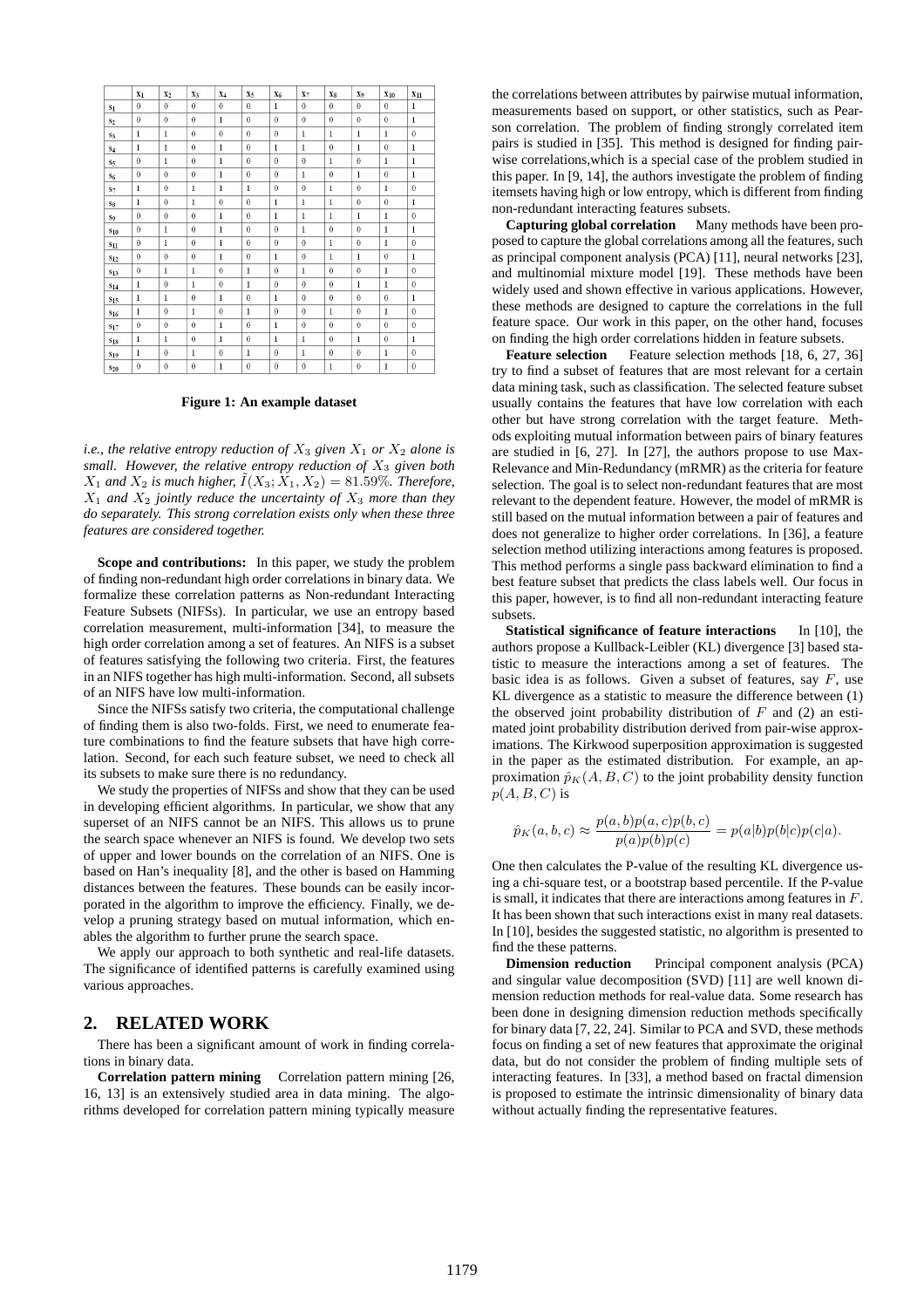**Clustering** Clustering methods designed for binary data [5, 17] partition the data points or features into groups based on pairwise similarities. These methods can identify groups of features with strong pairwise correlations, but are not adapted to higher order interactions.

### **3. PRELIMINARIES**

Many statistical measures have been proposed in the data mining literature for measuring pair-wise correlations, such as Pearson correlation, Spearman correlation,  $\chi^2$  statistics etc [21]. Although these measurements are widely used in different applications, they are not specifically designed for capturing higher order correlations among a set of features.

The concept of multi-information was first discussed in detail in [34], though it had been described earlier in [20].

DEFINITION 1. *The* **multi-information** *of a set of features*  $\{X_1, X_2, \cdots, X_n\}$  *is defined as* 

$$
C(X_1, X_2, \cdots, X_n) = \sum_{i=1}^n H(X_i) - H(X_1, X_2, \cdots, X_n),
$$

*where*  $H(X_i)$  *is the entropy of*  $X_i$ *.* 

A multivariate correlation model based on multi-information allows exploration of bivariate as well as and higher order correlations. The multi-information measure is specifically designed for modelling the feature interactions and has rigorous theoretical backgrounds. It has been widely used in many domains, such as biology and physics [31]. Note that the pairwise mutual information is a special case of multi-information, with  $n = 2$ . Multiinformation is always non-negative and equal to zero only when  $X_1, \ldots, X_n$  are independent. See [34] for more details.

### **4. PROBLEM FORMALIZATION**

In this section, we formalize the concept of a non-redundant interacting feature subset (NIFS) using multi-information. An NIFS is a subset of features that have high multi-information when and only when all features in the subset are considered together. After defining NIFSs, we study several properties that can be utilized to design efficient algorithms.

# **4.1 Definitions**

We first define strongly and weakly correlated feature subsets. The definition of NIFS is based on these two concepts. A set of features is strongly correlated if the multi-information is above some user specified threshold. It is weakly correlated if its multiinformation is lower than a user-specified threshold.

DEFINITION 2. A set of features  $\{X_1, X_2, \cdots, X_n\}$  is strongly correlated *if*  $C(X_1, X_2, \cdots, X_n) \geq \beta$ , where  $\beta > 0$  *is a userdefined threshold. In this case,*  $\{X_1, X_2, \cdots, X_n\}$  *is called a* Strong-correlated Feature Subset (SFS)*.*

DEFINITION 3. A set of features  $\{X_1, X_2, \cdots, X_n\}$  is weakly correlated *if*  $C(X_1, X_2, \cdots, X_n) \leq \alpha$ . *where*  $0 < \alpha < \beta$  *is a user-defined parameter. In this case,*  $\{X_1, X_2, \cdots, X_n\}$  *is called a* Weak-correlated Feature Subset (WFS)*.*

Larger  $\beta$  corresponds to higher correlation and smaller  $\alpha$  corresponds to weaker correlation.

EXAMPLE 4.1. *Consider the dataset in Figure 1. Let*  $\alpha$  = 0.25 *and*  $\beta = 0.8$ *. We have*  $\{X_1, X_2, X_3\}$ ,  $\{X_1, X_2, X_3, X_6\}$  *and*  $\{X_7, X_8, X_9, X_{10}\}$  *are SFSs, since their multi-information is greater than*  $\beta$ *, with*  $C(X_1, X_2, X_3) = 0.82, C(X_1, X_2, X_3, X_6) =$ 0.97*, and*  $C(X_7, X_8, X_9, X_{10}) = 1.15$ *. On the other hand,*  $\{X_1, X_2\}$ and  $\{X_7, X_8, X_9\}$  *are WFSs, since their multi-information is smaller than*  $\alpha$ *, with*  $C(X_1, X_2) = 0.03$  *and*  $C(X_7, X_8, X_9) = 0.15$ *.* 

In the example above, although  $\{X_1, X_2, X_3, X_6\}$  is an SFS, its subset  $\{X_1, X_2, X_3\}$  is also an SFS. Therefore, the collection  $\{X_1, X_2, X_3, X_6\}$  is not parsimonious, since one of its subsets has already shown strong correlation. In order to remove redundancy from interacting feature subsets, we require that any subset of an NIFS is weakly correlated.

DEFINITION 4. A subset of features  $\{X_1, X_2, \cdots, X_n\}$  is **Nonredundant Interacting Feature Subset (NIFS)** *if the following two criteria are satisfied:*

*(1)*  $\{X_1, X_2, \cdots, X_n\}$  *is an SFS; and* (2) every proper subset  $X'$  ⊂  $\{X_1, X_2, \cdots, X_n\}$  *is a WFS.* 

EXAMPLE 4.2. *Consider the dataset shown in Figure 1.*  ${X_1, X_2, X_3}$  *is an NIFS, since*  ${X_1, X_2, X_3}$  *is an SFS, with*  $C(X_1, X_2, X_3) = 0.82$ , and all its subsets are WFSs:  $C(X_1, X_2) =$ 0.03*,*  $C(X_1, X_3) = 0.22$ *, and*  $C(X_2, X_3) = 0.22$ *. Similarly,*  $C(X_7, X_8, X_9, X_{10})$  *is an NIFS, since it is an SFS, and all its subsets are WFSs.*

**Overall goal:** Given a binary data set and parameters  $0 < \alpha <$  $\beta$ , find all NIFSs.

To find the NIFSs in a dataset, we generate candidate feature subsets by enumerating combinations of the features. In order to verify if a candidate feature subset is an NIFS, in addition to computing its own multi-information, we also need to compute the multiinformation for its subsets to make sure that they are WFSs. In the next section, we establish some properties of NIFSs that can greatly reduce the computational complexity.

#### **4.2 Properties related to NIFSs**

In this subsection, we exploit some general properties of NIFSs that can be used for the designing of efficient algorithms.

PROPERTY 4.3. *(*Downward closure property of WFSs*) If feature subset*  $\{X_1, X_2, \cdots, X_n\}$  *is a WFS, then all its subsets are WFSs.*

PROOF. It suffices to prove that if  $\{X_1, X_2, \dots, X_n\}$  is a WFS, then  $\{X_1, X_2, \cdots, X_{n-1}\}$  is also a WFS. Note that

 $C(X_1, X_2, \cdots, X_n) - C(X_1, X_2, \cdots, X_{n-1})$  $= H(X_n) - H(X_1, \cdots, X_n) + H(X_1, \cdots, X_{n-1})$  $= -H(X_1, \cdots, X_{n-1}|X_n) + H(X_1, \cdots, X_{n-1})$ =  $I(X_1, X_2, \cdots, X_{n-1}; X_n) \geq 0.$ Thus, if  $C(X_1, X_2, \dots, X_n) \leq \alpha$ , then have  $C(X_1, X_2, \cdots, X_{n-1}) \leq \alpha.$ Therefore,  $\{X_1, X_2, \cdots, X_{n-1}\}$  is also a WFS.  $\square$ 

The significance of Property 4.3 is following. For a candidate feature subset, in order to justify the second criterion of Definition 4, we need to check all its subsets. Given a feature subset  $X = \{X_1, X_2, \dots, X_n\}$ , there are  $2^n$  distinct subsets. Property 4.3 tells us that we only need to compute the multi-information of the subsets X' of X with  $(n - 1)$  features. This is because if X' is a WFS, then all its subsets are WFSs. This greatly reduces the complexity of the problem. Among the  $2^n$  subsets of X, there are only *n* subsets of size  $(n - 1)$ .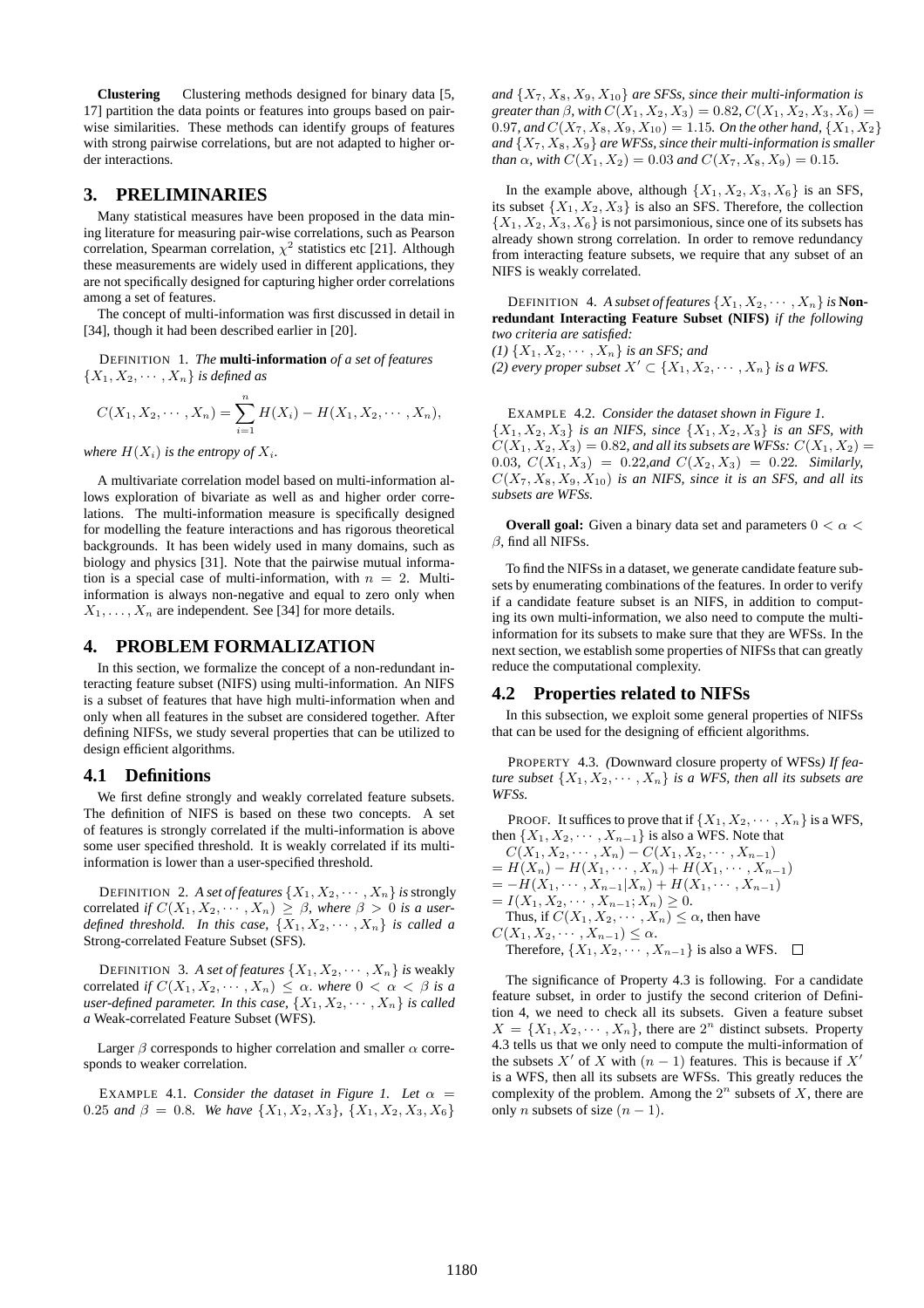

**Figure 2: Enumerating candidate NIFSs**

NIFSs do not satisfy upward or downward closure property. However, it has an interesting property that can help to prune the search space. That is, if a feature subset is an NIFS, then all its supersets are not NIFSs.

PROPERTY 4.4. Let  $X = \{X_1, X_2, \cdots, X_n\}$  be an NIFS. Any  $Y \supset X$  is not an NIFS.

PROOF. Since X is an NIFS, we have  $C(X) \ge \beta > \alpha$ . Thus, for any superset Y of X,  $\exists X \subset Y$ , such that X is not a WFS. Thus the second criterion of Definition 4 is not satisfied. Therefore  $Y$  is not an NIFS. □

Property 4.4 offers the possibility of developing efficient algorithms for finding NIFSs. If the algorithm finds an NIFS, then its subtree in the search space can be safely pruned without any further examination.

EXAMPLE 4.5. *Consider the dataset shown in Figure 1. Figure 2 shows the search space for finding NIFSs based on the generic set-enumeration tree search framework [30]. Once an NIFS is found by the algorithm, say*  $\{X_1, X_2, X_3\}$ *, then its subtree can be pruned as shown in the figure.*

For each candidate feature subset, we need to verify both criteria in Definition 4. In Section 5, using Han's inequality [8], we develop upper and lower bounds that can be used to estimate the multiinformation of a candidate before actually calculating it. In Section 6, we further develop upper and lower bounds of multi-information for a candidate feature subset based on the multi-information of its parent and sibling nodes in the search space. In Section 7, we present a pruning strategy based on the mutual information between pairwise features. The overall algorithm is described in Section 8.

# **5. BOUNDS BASED ON PAIRWISE COR-RELATIONS**

In this section, we investigate upper and lower bounds on the multi-information of a candidate feature subset. The bounds involve the pair-wise correlations (mutual informations) of the features in the candidate, and are derived from existing inequalities in the information theory literature. These bounds are used in the algorithm to provide a range of values of the multi-information of a candidate without computing the multi-information directly. We refer to the bounds developed in this section as *pairwise correlation propositions*.

DEFINITION 5. Let  $\{X_1, X_2, \cdots, X_n\}$  be a set of features, and for every  $S \subseteq \{1, 2, \cdots, n\}$ , denote by  $X(S)$  the subset  $\{X_i : i \in S\}$ . Let  $h_k^{(n)} = \frac{1}{\sqrt{n}}$  $\frac{1}{\binom{n}{k}} \sum_{S:|S|=n}$  $S$ : $|S|=k$  $H(X(S))$  $\frac{f(x)}{k}$ . *Thus*  $h_k^{(n)}$ 

*is the average entropy in bits per symbol of a randomly drawn* k*element subset of*  $\{X_1, X_2, \cdots, X_n\}$ .

The following result of Han [8] says that the average entropy decreases monotonically as the size of the subset increases.

THEOREM 5.1. 
$$
h_1^{(n)} \ge h_2^{(n)} \ge \cdots \ge h_n^{(n)}
$$
.

Applying Han's inequity, we can get the following two propositions. Propositions 5.2 and 5.3 give lower and upper bounds on the multi-information of a candidate feature set in terms of the pairwise multi-information (i.e., mutual information) of its members. The proofs are omitted due to space limitation.

PROPOSITION 5.2.

$$
C(X_1, X_2, \cdots, X_n) \ge \frac{1}{n-1} \sum_{i < j} C(X_i X_j).
$$

PROPOSITION 5.3.

$$
C(X_1, \dots, X_n) \leq \sum_{i=1}^n H(X_i) - \max_{i \neq j} \{H(X_i, X_j)\}.
$$

Propositions 5.2 and 5.3 are refereed to as pairwise correlation propositions, since these bounds depend on the pairwise correlations between the features in the candidate.

# **6. BOUNDS BASED ON HAMMING DIS-TANCES**

In this section we investigate the effect of adding or replacing a feature on the multi-information of a candidate feature subset. In each case, we obtain upper and lower bounds on the change in the multi-information in terms of Hamming distance between features. As in the previous section, the bounds obtained in this section are used to provide a pruning scheme for the algorithm. We call the result of Section 6.1 the *adding proposition*, and the result of Section 6.2 the *replacing proposition* respectively.

Let  $X = \{X_1, X_2, \dots, X_n\}$  be a node (candidate feature subset) in the search space of NIFSs. The multi-information of  $X$  can be used to estimate the multi-information of two kinds of candidate feature subsets. The first are  $X' = \{X_1, X_2, \dots, X_n, X_{n+1}\},\$ i.e., the child nodes of  $X$  in the search space. These are candidates that include exactly one more feature than X. The second are  $X'' = \{X_1, X_2, \cdots, X_{n-1}, X_{n+1}\}\)$ , i.e., the sibling nodes of X in the search space. These are candidates that replace one feature in  $X$  by a new feature. Below we show that the multi-information of  $X'$  is bounded by a function of the Hamming distance between the newly added feature and features in  $X$ . Likewise, the multiinformation of  $X''$  is bounded by a function of the Hamming distance between the new feature and the feature being replaced in  $X$ .

Let  $K$  be the number of instances (data points) in the dataset. In what follows, define  $f(k) = \frac{k}{K} \log \frac{K}{k}$ , with  $0 \le k \le K$  and define  $f(0)$  to be 0. Propositions 6.1 and 6.2 are the basis for the bounds developed in this section. Their proofs are omitted here.

PROPOSITION 6.1. *For*  $1 \leq c \leq k \leq K$ , we have  $-f(K - c) \leq f(k) - f(k - c) \leq f(c).$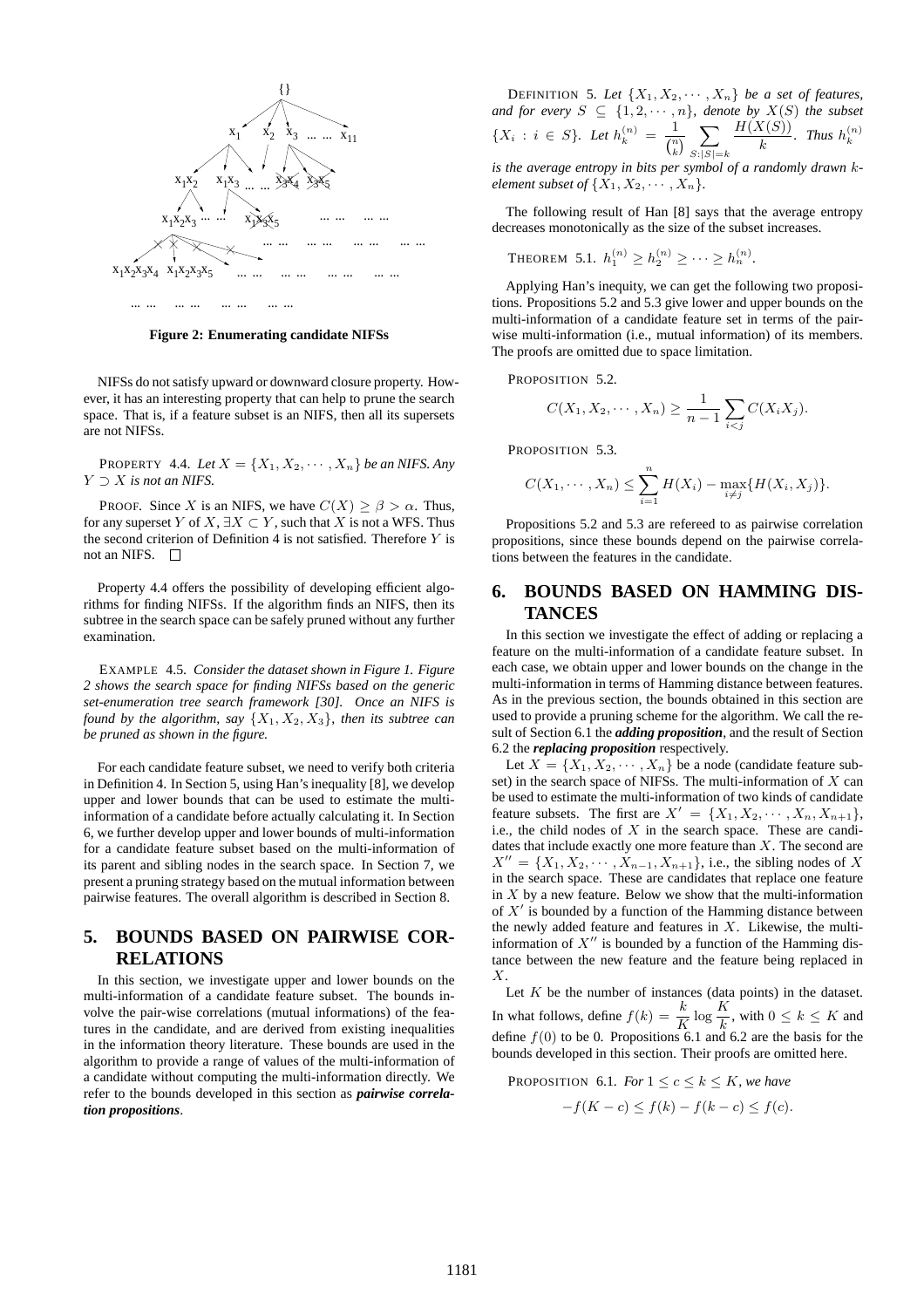PROPOSITION 6.2. *For*  $1 \leq k \leq K$ *, we have* 

$$
f(k) + f(K - k) \le k(f(1) + f(K - 1)).
$$

### **6.1 Adding a new feature**

Suppose that  $\{X_1, X_2, \dots, X_n\}$  is the current candidate feature subset, and  $\Delta C = C(X_1, \cdots, X_n, X_{n+1}) - C(X_1, \cdots, X_n)$ . We develop bounds for  $\Delta C$ , beginning with Proposition 6.3 and it's generalization in Proposition 6.4.

PROPOSITION 6.3. Let  $X_1$  and  $X_2$  be two features in the dataset. *If the Hamming distance between*  $X_1$  *and*  $X_2$  *is d, then* 

$$
0 \leq H(X_1, X_2) - H(X_1) \leq d(f(1) + f(K - 1)).
$$
  
\nPROOF. Let  
\n
$$
A' = -p_{x_1}(0) \log p_{x_1}(0),
$$
  
\n
$$
B' = -p_{x_1}(1) \log p_{x_1}(1),
$$
  
\n
$$
A = -p_{x_1x_2}(0, 0) \log p_{x_1x_2}(0, 0),
$$
  
\n
$$
B = -p_{x_1x_2}(1, 1) \log p_{x_1x_2}(1, 1),
$$
  
\n
$$
C = -p_{x_1x_2}(1, 0) \log p_{x_1x_2}(1, 0),
$$
  
\n
$$
D = -p_{x_1x_2}(0, 1) \log p_{x_1x_2}(0, 1).
$$
  
\nThen,  $H(X_1) = A' + B'$ , and  $H(X_1, X_2) = A + B + C +$ 

*D*. It is easy to see that  $p_{x_1}(0) = p_{x_1x_2}(0,0) + p_{x_1x_2}(0,1)$ , and  $p_{x_1}(1) = p_{x_1x_2}(1,0) + p_{x_1x_2}(1,1).$ 

Suppose that  $p_{x_1}(0) = t/K$ , and  $p_{x_1x_2}(0, 1) = s/K$ . Then,  $p_{x_1x_2}(0,0) = (t - s)/K$  and we have

$$
A + D - A' = f(s) - (f(t) - f(t - s)).
$$
  
According to Proposition 6.1,

 $0 \leq A + D - A' \leq f(s) + f(K - s).$ Similarly, suppose  $p_{x_1}(1) = u/K$ , and  $p_{x_1x_2}(1,0) = v/K$ . Then  $p_{x_1x_2}(1, 1) = (u - v)/K$  and we have

 $0 \leq B + C - B' \leq f(v) + f(K - v).$ Moreover, Proposition 6.2 implies that

 $f(k) + f(K - k) \leq k(f(1) + f(K - 1))$ 

and therefore,

 $H(X_1, X_2) - H(X_1) \leq (s+v)(f(1) + f(K-1)).$ Since there are d different positions between  $X_1$  and  $X_2$ , we have  $s + v = d$  and the proof is complete.  $\Box$ 

The following generalization is easy to derive and its proof is therefore omitted.

PROPOSITION 6.4. *Let*

$$
\Delta H = H(X_1, \cdots, X_n, X_{n+1}) - H(X_1, \cdots, X_n).
$$

*If the minimum Hamming distance between*  $X_{n+1}$  *and*  $X_i$  (1  $\leq$  $i \leq n$ *)* is d, then

$$
0 \le \Delta H \le d(f(1) + f(K - 1)).
$$

From Proposition 6.4, it is easy to derive upper and lower bounds on  $\Delta C$ .

PROPOSITION 6.5. (Adding Proposition) *Let*

$$
\Delta C = C(X_1, \cdots, X_n, X_{n+1}) - C(X_1, \cdots, X_n).
$$

*If the minimum Hamming distance between*  $X_{n+1}$  *and*  $X_i$  (1  $\leq$  $i \leq n$ *)* is d, then

$$
H(X_{n+1}) - d(f(1) + f(K - 1)) \leq \Delta C \leq H(X_{n+1}).
$$

The bounds provided in Proposition 6.5 can be used to estimate the multi-information of the child nodes of a candidate feature subset based on the Hamming distances between the features in the candidate and the newly added features.

# **6.2 Replacing a feature**

Suppose that the current candidate feature subset is

 $\{X_1, X_2, \cdots, X_n\}$ . In this section, we develop the bounds of multi-information for its sibling nodes in the search space, i.e., for candidate  $\{X_1, X_2, \cdots, X_{n-1}, X_{n+1}\}.$ 

In Propositions 6.6 and 6.7, we establish bounds on the change in joint entropy when replacing a feature in the candidate set by a new one. Bounds on multi-information are established in Proposition 6.8. In this subsection, we use  $\Delta H$  denote the entropy difference, i.e.,

$$
\Delta H = H(X_1, \cdots, X_n) - H(X_1, \cdots, X_{n-1}, X_{n+1}).
$$

PROPOSITION 6.6. *If the Hamming distance between*  $X_{n+1}$  *and*  $X_n$  *is* 1*, then* 

$$
|\Delta H| \le f(1) + f(K - 1).
$$

The proof of Proposition 6.6 is similar to that of Proposition 6.3 and thus omitted. Proposition 6.6 can easily be generalized to yield the following proposition, whose proof is omitted.

PROPOSITION 6.7. *If the Hamming distance between*  $X_{n+1}$  *and*  $X_n$  *is d, then* 

$$
|\Delta H| \le d(f(1) + f(K - 1)).
$$

From Proposition 6.7, it is easy to obtain bounds for  $\Delta C$ .

PROPOSITION 6.8. (Replacing Proposition) *Let*

$$
H_{\delta} = H(X_{n+1}) - H(X_n),
$$

$$
\Delta C = C(X_1, \cdots, X_n) - C(X_1, \cdots, X_{n-1}, X_{n+1}).
$$

*If the Hamming distance between*  $X_{n+1}$  *and*  $X_n$  *is d, then* 

 $H_{\delta} - d(f(1) + f(K - 1)) \leq \Delta C \leq H_{\delta} + d(f(1) + f(K - 1)).$ 

The bounds in Proposition 6.8 can be used to estimate the multiinformation of sibling nodes of a candidate feature subset using the Hamming distances between the new features and the features being replaced.

As a brief summary of this section, Propositions 6.5 and 6.8 establish theoretic bounds on the multi-information for the child and sibling nodes of a candidate feature subset based on the Hamming distance between features. These two propositions are referred to as adding proposition and replacing proposition respectively.

# **7. PRUNING CANDIDATES BY MUTUAL INFORMATION**

In Section 5, it is shown that the mutual information between feature pairs can be used to bound the multi-information of candidate feature subsets. In this section, we show that mutual information can also be used as a pruning strategy in the process of enumerating of candidate feature subsets.

The basic idea is simple. Suppose that the mutual information between two features  $\{X_i, X_j\}$  is greater than  $\alpha$ , i.e.,  $\{X_i, X_j\}$  is not a WFS. Then due to the downward closure property (Property 4.3) of WFSs, any superset of  $\{X_i, X_j\}$  cannot be an NIFS, since it has a subset  $\{X_i, X_j\}$  that is not a WFS. Therefore, all supersets of  $\{X_i, X_j\}$  can be safely pruned.

EXAMPLE 7.1. *Consider the example dataset shown in Figure 1. To be consistent with previous examples, let*  $\alpha = 0.25$  *and*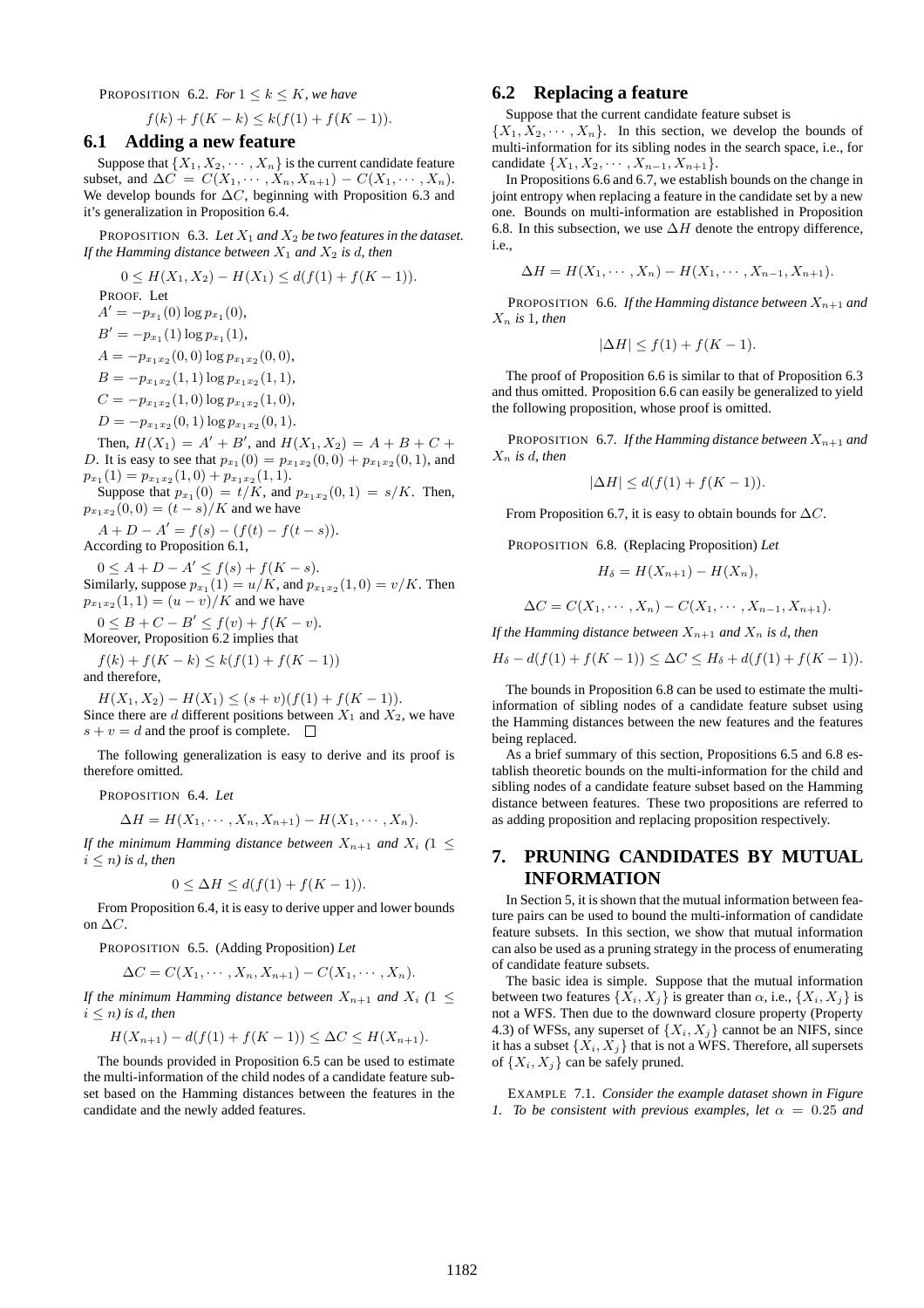|  |       | $X_1 \mid X_2 \mid X_3 \mid X_4 \mid X_5 \mid X_6 \mid X_7 \mid X_8 \mid X_9 \mid X_{10} \mid X_{11}$ |  |  |                             |                  |
|--|-------|-------------------------------------------------------------------------------------------------------|--|--|-----------------------------|------------------|
|  |       | $\emptyset$   $X_4$   $X_3$   $X_3$   $X_{10}$   $\emptyset$   $\emptyset$                            |  |  | $\emptyset$   $X_5$   $X_5$ |                  |
|  | $X_5$ | $X_{10}$                                                                                              |  |  |                             | $X_6$   $X_{10}$ |
|  |       |                                                                                                       |  |  |                             |                  |

#### **Table 1: Feature pairs with mutual information larger than** α



**Figure 3: The possible relative positions of upper bound, lower bound,**  $\alpha$ , and  $\beta$ 

 $\beta = 0.8$ *. Table 1 shows the feature pairs whose mutual information is larger than*  $\alpha$ *. For each feature*  $X_i$  *in the dataset, the features having strong mutual information with*  $X_i$  *are listed in the corresponding columns. For example,* X<sup>4</sup> *and* X<sup>5</sup> *both have strong mutual information with*  $X_3$ , *i.e.*,  $\{X_3, X_4\}$  *and*  $\{X_3, X_5\}$  *are not WFSs. Then in the search space, any node containing*  $\{X_3, X_4\}$  *or* {X3, X5} *can be pruned. This also applies to other feature pairs in the table. Some candidates that can be pruned using this strategy are shown in the Figure 2.*

# **8. THE ALGORITHM**

In this section, we present the overall algorithm. In Section 5 and Section 6, we have established upper and lower bounds on the multi-information of a feature set based on mutual informations and Hamming distances. Before calculating the multi-information of a node in the search space, we first check its upper and lower bounds. The pairwise correlation propositions (Propositions 5.2 and 5.3) can be applied whenever the algorithm examines a new node. The adding proposition (Proposition 6.5) can be applied to the child nodes of a candidate feature subset and the replacing proposition (Proposition 6.8) can be applied to the siblings.

There are six possible relative positions of the upper and lower bounds with respect to  $\alpha$  and  $\beta$ , shown in Figure 3. We now examine these possibilities and how the algorithm uses the upper and lower bounds to effectively explore the search space.

Suppose that the current candidate feature subset is  $V = (X_a, X_{a+1}, \cdots, X_b)$ . Denote the upper and lower bounds of the multi-information of V by  $ub(V)$  and  $\overline{lb(V)}$  respectively.

(a) If the lower bound of  $V$ ,  $lb(V) > \alpha$ , then the subtree of V can be pruned since any node  $U$  in the subtree containing  $V$  as its subset is not a WFS. This situation corresponds to cases (1) - (3) in Figure 3. If  $lb(V) \ge \beta$  (case (1)), then  $C(V) \ge \beta$  and

**Input**: binary dataset D, thresholds  $\alpha$  and  $\beta$ **Output**: all NIFSs in D.

**1** calculate the mutual information and Hamming distances between each pair of features in  $D$ ;

**2 for** *each node*  $\overline{V}$  *at the first level of the search space* **do**<br> **2**  $\overline{V}$  **Explore** $(V)$ **.** 

 $3$  | Explore(V);

**4 end**

| Procedure Explore                                                       |
|-------------------------------------------------------------------------|
| Input: current candidate feature subset $V$                             |
| <b>1 if</b> a pair of features in $V$ have high mutual information then |
| return; //pruning strategy in Section 7<br>$\overline{2}$               |
| 3 end                                                                   |
| 4 update $ub(V)$ and $lb(V)$ by replacing proposition;                  |
| 5 update $ub(V)$ and $lb(V)$ by pairwise correlation proposition;       |
| 6 if $lb(V) > \alpha$ then                                              |
| if $lb(V) \geq \beta$ then<br>7                                         |
| if criterion 2 of Definition 4 is satisfied then<br>8                   |
| output $V$ ;<br>9                                                       |
| end<br>10                                                               |
| else<br>11                                                              |
| if $ub(V) \geq \beta$ then<br>12                                        |
| calculate $C(V)$ ;<br>13                                                |
| if $C(V) \geq \beta$ then<br>14                                         |
| if criterion 2 is satisfied then<br>15                                  |
| output $V$ ;<br>16                                                      |
| end<br>17                                                               |
| end<br>18                                                               |
| end<br>19                                                               |
| end<br>20                                                               |
| return;<br>21                                                           |
| 22 else                                                                 |
| if $ub(V) \leq \alpha$ then<br>23                                       |
| <b>for</b> each child node $U$ of $V$ <b>do</b><br>24                   |
| update $ub(U)$ and $lb(U)$ , by the adding<br>25                        |
| proposition;                                                            |
| Explore(U);<br>26                                                       |
| end<br>27                                                               |
| else<br>28                                                              |
| calculate $C(V)$ ;<br>29                                                |
| if $C(V) \geq \beta$ then<br>30                                         |
| goto line 15;<br>31                                                     |
| else<br>32                                                              |
| if $C(V) \leq \alpha$ then<br>33                                        |
| goto line 24;<br>34                                                     |
| end<br>35                                                               |
| end<br>36                                                               |
| end<br>37                                                               |
| end<br>38                                                               |

we can check whether the second criterion of Definition 4 is satisfied, i.e., whether all subsets of V of size  $(b-a-1)$  are WFSs. If the second criterion is satisfied then  $V$  is reported as an NIFS. In case (2) we need to calculate  $C(V)$  and check criterion 2. For case (3), since the upper bound  $ub(V) < \beta$ , we have  $C(V) < \beta$  and therefore V is not an NIFS.

**(b)** If the upper bound  $ub(V) \leq \alpha$  (case (4)), then there is no need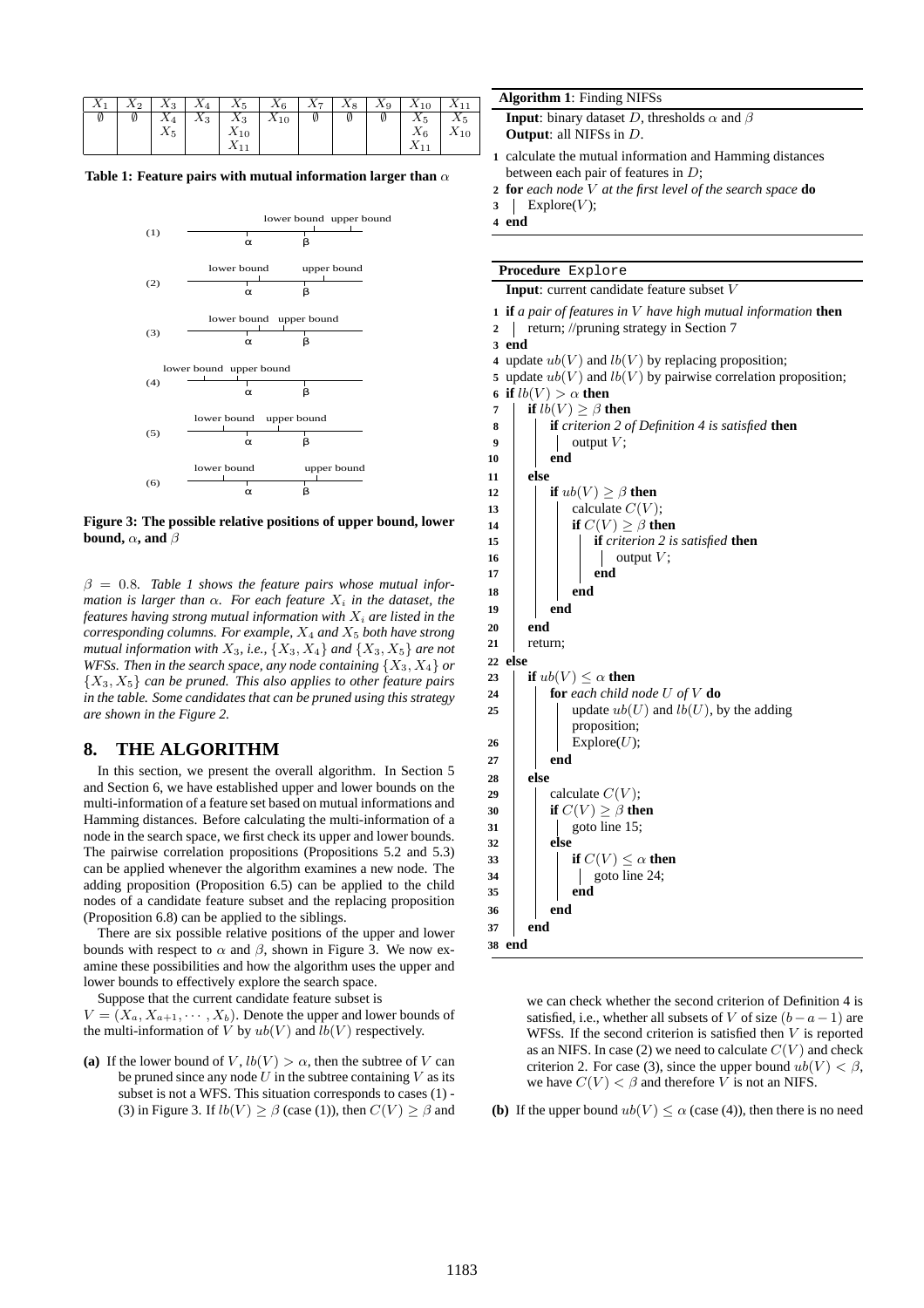to calculate  $C(V)$  and we can directly proceed to its subtree. The pairwise correlation proposition and adding proposition can be applied to get upper and lower bounds on the multiinformation for each direct child node of V .

- **(c)** If  $lb(V) \leq \alpha$  and  $ub(V) \geq \alpha$  then we are in cases (5) and (6) and must calculate  $C(V)$ . If  $C(V) \leq \alpha$ , then we can proceed to its subtree and apply the pairwise proposition and the adding proposition to get the bounds for the child nodes of V. If  $\alpha \, \langle C(V) \, \langle \, \beta \rangle$ , then its subtree is pruned. If  $C(V) \geq \beta$ , and criterion 2 is satisfied, then V is output as an NIFS. The subtree is then pruned.
- **(d)** The algorithm is performed in depth-first recursion. Whenever the algorithm finishes examining the current node  $V$  and its subtree, it proceeds to one of  $\overline{V}$ 's siblings, denoted by  $V'$ . The replacing proposition can be applied to get upper and lower bounds on the multi-information of  $V'$ .

The overall algorithm for finding NIFS given in Algorithm 1 and Procedure Explore. In Procedure Explore, through Line 1 to 3, the algorithm applies the pruning strategy described in Section 7 before performing any multi-information calculation. The remaining part of the procedure utilizes the bounds developed in Section 5 and Section 6 to prune the search space. Note that for the first node being searched, its upper bound is some random initial value greater than  $\beta$  and its lower bound is some random initial value smaller than  $\alpha$ 

Note that in the worse case scenario, the algorithm has to enumerate all feature combinations, that is, the size of the search space is exponential with respect to the number of features. In Section 9, the experimental results show that our algorithm scales quadraticly with respect to the number of features, which demonstrate the effectiveness of the pruning methods discussed before. Moreover, the algorithm scales linearly to the number of observations (data points) in the datasets, since the multi-information of a feature subset can be calculated by scanning all data points once.

# **9. EXPERIMENTS**

We use both synthetic and real-life datasets to evaluate our approach for finding NIFSs. The algorithm is implemented using Matlab 7.0.4. The experiments are performed on a 2.4 GHz PC with 1G of memory running the Windows XP operating system.

#### **9.1 Efficiency evaluation**

To evaluate the efficiency of the algorithm, we use a binary SNP data set derived from 37 strains of BXD mice. The data is available from the following website: http://www.broad.mit.edu. A SNP is a DNA sequence variation occurring when a single nucleotide in the genome differs between members of a species. SNP data associated with inbred mice are usually binary. We apply our algorithm to 100 randomly chosen SNPs from the dataset.

#### *9.1.1 Runtime analysis*

The default setting for efficiency evaluation is as follows. The number of features (SNPs) is 90, the number of rows is 33,  $\alpha =$ 0.2, and  $\beta = 0.8$ . When varying one of the parameters, the other ones take the default values.

Figure 4(a) shows that the runtime of our algorithm is approximately quadratic to the number of features in the dataset. This demonstrates the effectiveness of the pruning methods, as the potential search space is exponential to the number of features. Figure 4(b) shows that the runtime is linear to the number of data

points (rows). The reason is that the overhead of computing multiinformation for a candidate feature subset is roughly linear to the number of data points. Figure 4(c) and Figure 4(d) show the runtime when varying  $\alpha$  and  $\beta$ . We observe that the effect of both parameters on the runtime is close to linear.

Figure 5(a) and 5(b) examine the effectiveness of the pruning strategies. The effects of pruning using the upper and lower bounds discussed in Section 5 and Section 6 are shown in Figure 5(a). (The pruning method discussed in Section 7 is not considered in this figure.) We observe that the bounds based on Hamming distances are more effective than the bounds developed using Han's inequality. This is because the bounds based on Han's inequality only consider the entropy of individual features and feature pairs. One the other hand, the bounds based on Hamming distances take the distance relationship between the features into consideration, and are based on the joint entropy of a set of features. Hence, they provide better pruning effects. Figure 5(b) shows the results of applying the pruning strategy based on mutual information presented in Section 7. Clearly, this strategy provides further effective pruning of the search space.

#### *9.1.2 Tuning the parameters*





Here we present a simple heuristic that can be used to select the parameter values of the algorithm. Based on the experiments, most of NIFSs discovered by our algorithm are of size 3. Accordingly, we explored the distribution of the multi-information of feature sets of size 3, and the distribution of the (minimum) difference between the multi information of a feature set of size 3 and its size 2 subsets. In each case, the distributions are estimated by randomly selecting 3 features from the available data 10,000 times. The resulting cumulative distribution functions (CDFs) are shown in Figures 6(a) and 6(b). Based on these CDFs, we suggest setting the value of β so that  $30\% - 50\%$  sampled patterns have multi-information greater than  $\beta$ . The value  $\alpha$  can be set so that the 30% – 50% of the sampled patterns have multi-information difference greater than  $(\beta - \alpha)$ .

The same procedure can be used with feature sets larger than 3. Note that whenever the users are interested in NIFSs with stronger correlations, the parameters should take higher values.

### **9.2 Effectiveness evaluation**

We use both synthetic and real-life datasets to examine the effectiveness of our method.

#### *9.2.1 Finding embedded patterns*

We generate a synthetic dataset of 150 points and 15 features in the following way. The dataset is first populated with randomly generated 0's and 1's (fair coin flips) for each one of the 15 features. Then we embed three patterns into the dataset. The embedded patterns are  $X_{10} = X_5 \oplus X_{15}$ ,  $X_2 = (X_4 \oplus X_8) \oplus X_{13}$ ,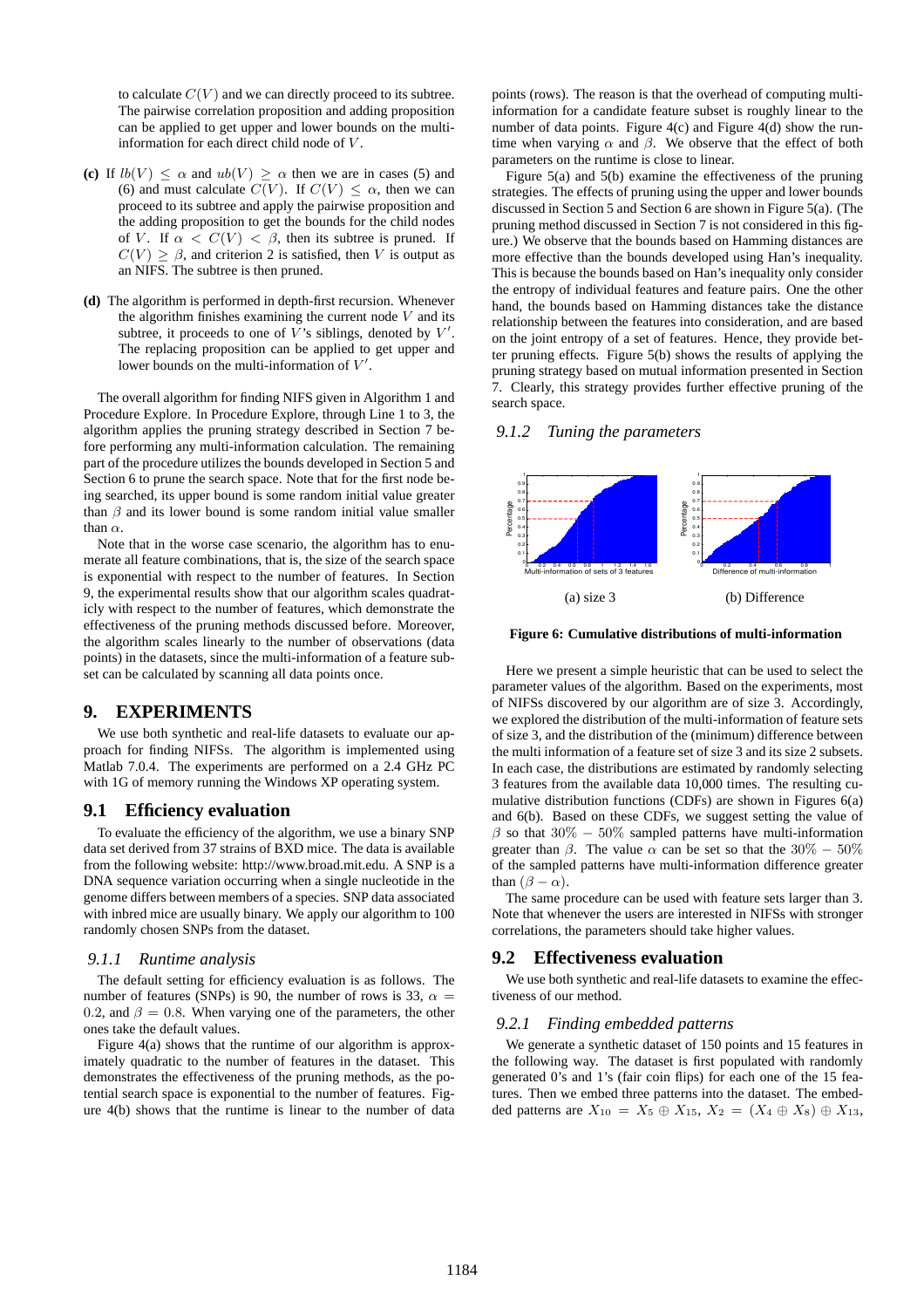



**Figure 4: Efficiency evaluation**



(a) Pruning with bounds





and  $X_3 = (X_6 \oplus X_7) \oplus (X_9 \oplus 11)$ . Additional noise is added by flipping each element in the dataset with probability 0.02. We apply the algorithm on this dataset. All the three and only the three embedded patterns are identified with  $\alpha = 0.2$  and  $\beta = 0.8$ .

For the purpose of comparison, we further examine two related approaches for finding correlation patterns. One approach is correlation pattern mining [26, 16, 13]. Another one is a feature selection method called Max-Relevance and Min-Redundancy (mRMR) [27].

#### *9.2.1.1 Comparison with correlation pattern mining.*

We study two commonly used interesting measurements in correlation pattern mining, i.e., all confidence and coherence [26, 16,

13]. We find that it is very hard to set appropriate thresholds for these two measurements in order to find the embedded patterns. The embedded patterns will be missed if the thresholds are too high. On the other hand, too many irrelevant patterns will be identified if the thresholds are too low. We take a closer look of these two criteria by examining their distributions. We take the pattern  $X_3 = (X_6 \oplus X_7) \oplus (X_9 \oplus 11)$  for example. We enumerate all size 5 patterns and plot their all confidence and coherence distributions in Figure  $7(a)$  and  $7(b)$ . The red line in these two figures indicate the all confidence value and coherence value of the pattern  $X_3 = (X_6 \oplus X_7) \oplus (X_9 \oplus 11)$ . As shown in the figures, both values of the embedded pattern are on the left tails of their distributions. Therefore, if we set the thresholds low enough to find the embedded pattern, a large number of irrelevant patterns will also be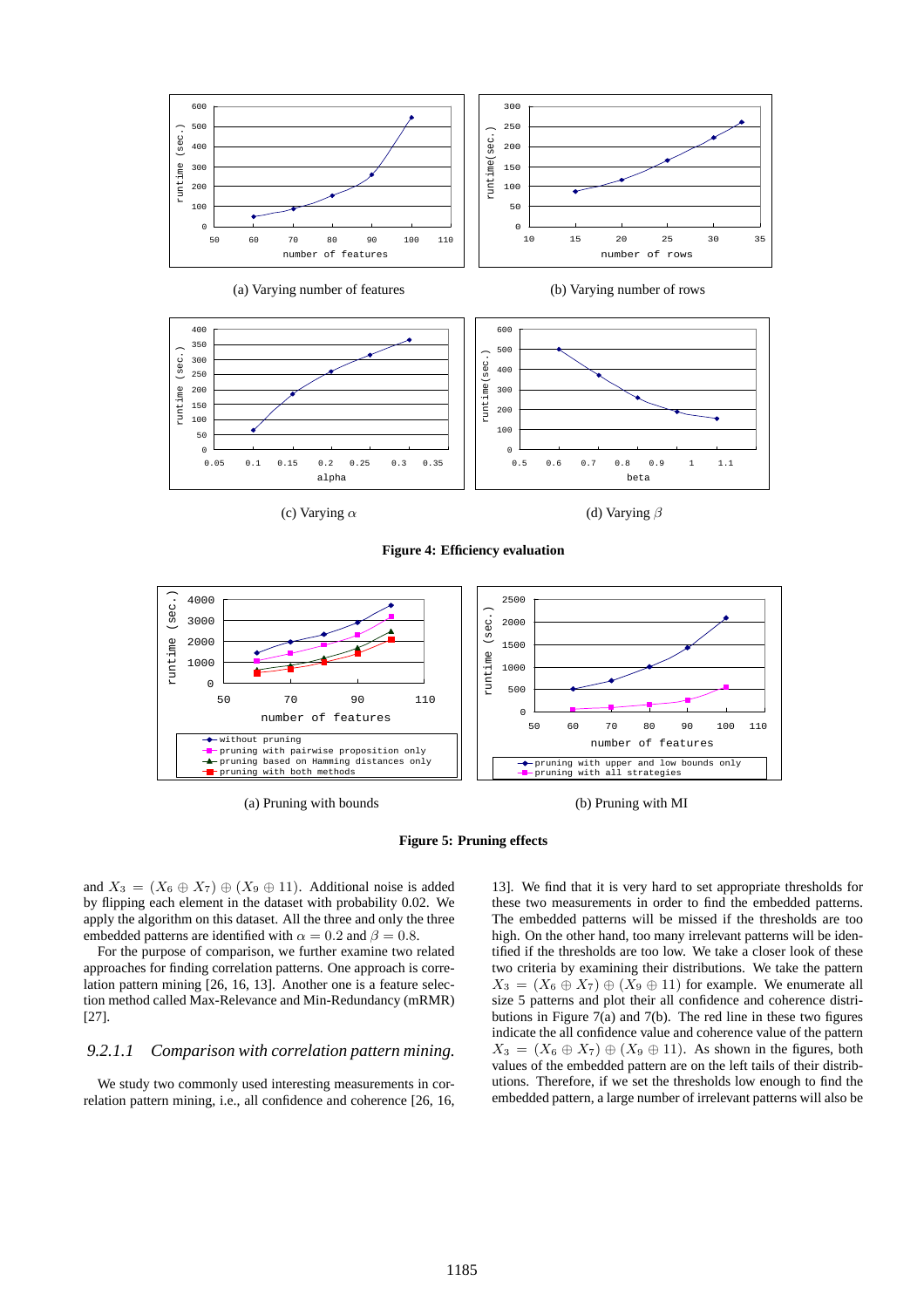| Dependent feature  | Features selected by mRMR   |
|--------------------|-----------------------------|
| $X_{10}$           | $\{X_{12}, X_{11}\}\$       |
| $\scriptstyle X_2$ | $\{X_{15}, X_{14}, X_9\}$   |
| $X_3$              | $\{X_5, X_{12}, X_7, X_6\}$ |

**Table 2: Features selected by mRMR**

identified. This indicates that all confidence and coherence are not suitable measurements for finding high order correlations.

#### *9.2.1.2 Comparison with mRMR.*

mRMR [27] is a feature selection method, which seeks a feature subset that maximizes the relevance to the dependent feature (class label). The relevance is defined as the sum of the mutual information between each selected feature and the class label. To reduce the redundancy, mRMR also tries to minimize the mutual information among the selected features. Similar to our approach, mRMR consider finding minimal redundant feature subset. However, this approach only consider pair-wise correlations.

To see if mRMR can find the three embedded patterns, we perform the following experiments. We apply mRMR three times. In each time, we take one feature of  $\{X_{10}, X_2, X_3\}$  out as the dependent feature. Table 2 shows the features selected by mRMR for each dependent feature. Clearly, the selected features do not correspond to the embedded patterns. The reason is that the two criteria used by mRMR, relevance and and redundancy, are based on mutual information, which is not effective in detecting the embedded high order correlation patterns.

#### *9.2.2 Colon-cancer susceptibility study*

We apply our algorithm to real-life SNP data to find multiple SNPs that show strong correlations with colon-cancer susceptibility, for which research has shown that combining two SNPs from two candidate regions can result in strong correlation [4]. The two candidate regions we test on include 224 SNPs located from 185MB to 189MB on chromosome 1, and 188 SNPs from 119MB to 124MB on chromosome 4 [29]. The values of cancer susceptibility range from 0 to 100% indicating the probability of getting tumor, which are discretized into 5 bins. In total, there are 110 SNP pairs found showing strong associations with the phenotype when and only when the two SNPs are considered together.

#### *9.2.2.1 Statistical significance.*

We use the approach proposed in [10] to assess the statistical significance of the patterns identified by the algorithm. The statistical significance of an identified pattern  $F$ , is assessed using the KL divergence  $D(P(F)||P(F))$ , where  $P(F)$  is the observed joint probability distribution of  $F$ , and  $P(F)$  is the approximate jointed distribution of  $F$  which is derived from distributions of feature pairs in  $F$ . An example of the approximation can be found in Section 2. We bootstrap the dataset 1000 times. Each bootstrap sample is created by randomly and independently picking instances from the original dataset with replacement. We then get  $P'(F)$ which is the observed joint probability distribution of  $F$  using the sample dataset. The P-value of F is  $Pr(D(P'(F)||P(F))) >$  $D(P(F)||P(F))$ . See [10] for the theoretical background for this method. The distribution of the KL divergence between the probability mass function (pmf) of the features in an NIFS and its approximate pmf derived from a pairwise Kirkwood superposition approximation is assessed by bootstrapping samples from the dataset 1,000 times. The size of each bootstrap sample is the same as the number of original instances in the dataset.

Figure 8(a) shows the distribution of the P-values. As is clear from the figure, most of the patterns identified have very low Pvalues, and all of them have P-value less than 0.05. This implies the existence of interactions in the discovered patterns.

#### *9.2.2.2 Biological evidence.*

The locations of the identified pairwise SNPs are plotted in Figure 8(b). The x-axis represents chromosome 1 and the y-axis represents chromosome 4. Among the SNP pairs identified, two genes have been previously reported as colon-cancer susceptibility candidate genes. One is Dusp10, which is located on chromosome 1 from bp185,735,717 to bp185,776,892. The other one is Nfyc, which is located on chromosome 4 from bp120,262,892 to

bp120,323,342. The locations of the two genes are plotted in the figure using red dotted lines. The Dusp10 protein is believed to play an active role in MAPK phosphatase activity [25]. The MAPK pathway plays an important role in colon cancers, indicating Dusp10 is a candidate gene for colon-cancer susceptibility. Moreover, [12] suggests that Nfyc is involved with transcription factor and DNA binding activity and is involved in the positive regulation of transcription through a direct assay. The remaining SNP patterns have significance levels similar to the reported genes, and may be worthy of further examination.

### *9.2.3 NIFSs as features in CART*

Here we give an example showing how NIFSs can help with feature selection and classification. Note that feature selection method usually finds one representative feature subset. On the other hand, the goal of our method is to find all NIFSs in the dataset. Feature selection and classification themselves are a wide research areas and we do not claim that our method serves as a replacement of any of them. Our intension here is not to suggest another feature selection or classification method, but rather, to show that when the interacting features considered together, we can improve the accuracy of traditional classification and regression tree (CART) [1] methods.

We apply our algorithm on the "zoo" dataset, which is available at the UC Irvine Machine Learning Repository. The dataset contains 101 animals, each of which has 15 binary features and a categorical class label. Among the NIFSs identified by the algorithm, we choose the top-5 NIFSs with the highest multi-information. For each one of the 5 NIFSs, we combined the features in it as a new feature, and used these 5 new features as input features of CART. For example, combining two binary features would generate a new feature having 4 values.

|          |        | All features   Selected features   Combined features |
|----------|--------|------------------------------------------------------|
| Accuracy | 40.59% |                                                      |

#### **Table 3: Accuracy of CART**

Table 3 shows the accuracy of CART measured by the percentage of correctly classified instances using 10-fold cross validation. The first column of the table shows the result using the full set of features. In the second column is the accuracy when using the original features in the 5 NIFSs without combining them. The last column shows the result when the features in each NIFS are combined as a new feature. Note that the features used for the last two columns are exactly the same. The only difference is whether these features are considered together or individually.

As we see from the results, combining features achieves the high-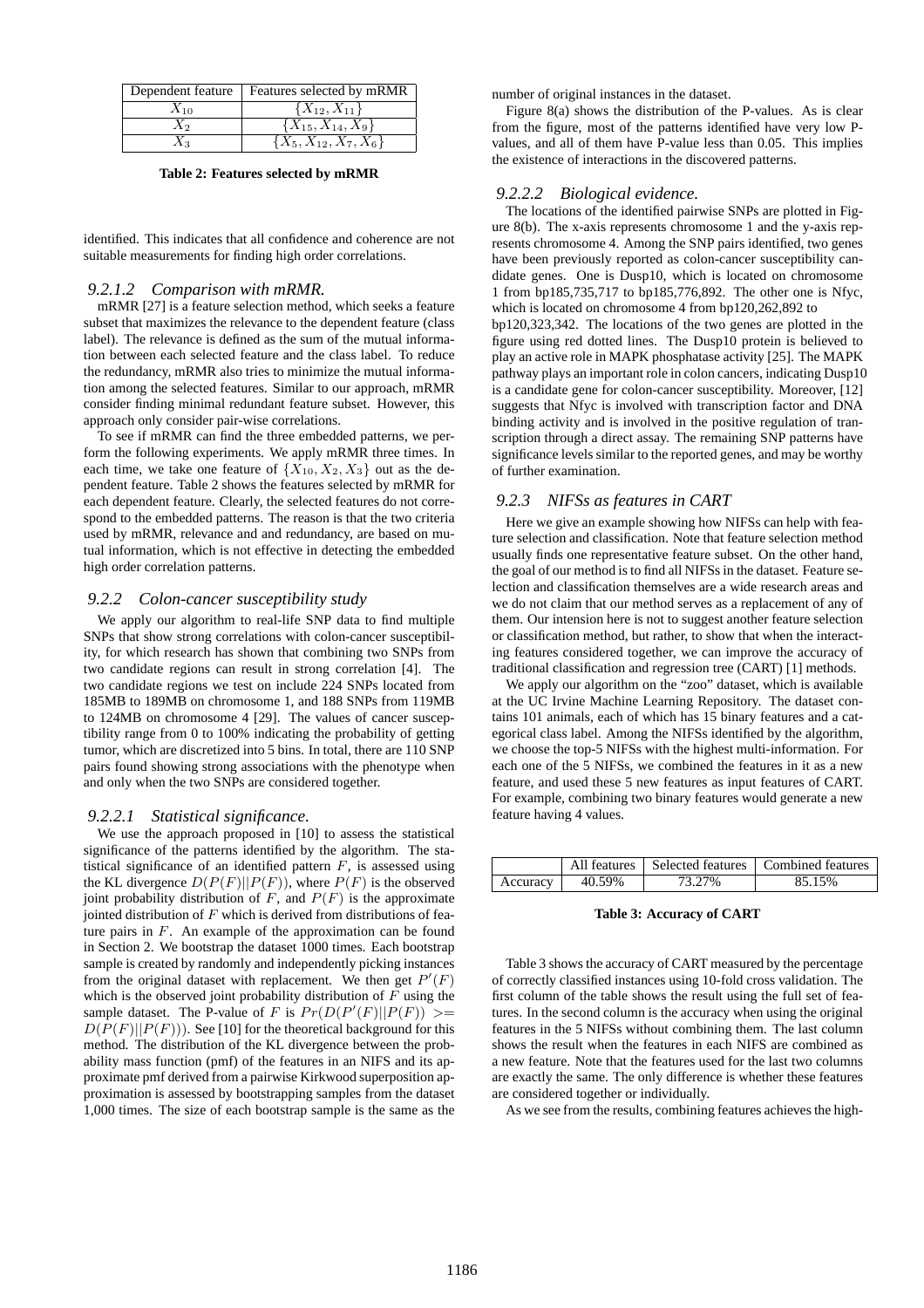

**Figure 7: Distributions of all confidence and coherence**



**Figure 8: results on SNP-phenotype dataset**

est accuracy. In the decision tree building process, CART chooses a single feature in each interaction. The results demonstrates that choosing multiple interacting features in each iteration of the tree building process can improve the accuracy of CART.

# **10. CONCLUSION AND FUTURE WORK**

In this paper, we study the problem of finding non-redundant interacting feature subsets (NIFSs) in high dimensional binary data. We address this problem using an entropy-based correlation measurement, namely the multi-information. We study the properties of NIFSs, which enable the development of efficient algorithms. We obtain useful bounds on the multi-information using existing inequalities from information theory and additional inequalities based on the Hamming distance between two features. We also develop a pruning strategy based on mutual information which effectively prunes the search space. We evaluate the efficiency of the proposed algorithm and assess the significance of the discovered patterns using both synthetic and real-life datasets.

In real life applications, the number of features in the datasets can be very large. For example, in the study of association between genetic variations and phenotypes, the number of SNPs can be up to millions. The large number of features imposes great computational challenge because of the enormous search space of the feature combinations. Efficient algorithm for analyzing these very high dimensional datasets are in demand. How to make the algorithm scalable for such large number of features is worth further investigation.

### **11. ACKNOWLEDGMENTS**

We thank Yuying Xie in the Department of Genetics at University of North Carolina at Chapel Hill for validating the biological evidence of the findings in the colon-cancer susceptibility study in Section 9.2.2.

This research was partially supported by EPA grant STAR-RD832720, NSF grant IIS-0448392, and a Micosoft New Faculty Fellowship.

#### **12. REFERENCES**

- [1] L. Breiman, J. H. Friedman, R. A. Olshen, and C. J. Stone. *Classification and Regression Trees*. Monterey, Calif., U.S.A.: Wadsworth, Inc., 1984.
- [2] O. Carlborg and C. S. Haley. Epistasis: too often neglected in complex trait studies? *Nature Reviews Genetics*, 5:618–625, 2004.
- [3] T. M. Cover and J. A. Thomas. *The Elements of Information Theory*. Wiley & Sons, New York, 1991.
- [4] P. Demant. Cancer susceptibility in the mouse: Genetics, biology and implications for human cancer. *Nature Review Genetics*, 4:721–734, 2003.
- [5] I. S. Dhillon, S. Mallela, and D. S. Modha. Information-theoretic co-clustering. In *KDD*, 2003.
- [6] F. Fleuret. Fast binary feature selection with conditional mutual information. *Journal of Machine Learning Research*, 5:1531 – 1555, 2004.
- [7] F. Geerts, B. Goethals, and T. Mielikainen. Tiling databases. *Lecture Notes in Computer Science*, 3245:278–289, 2004.
- [8] T. S. Han. Nonnegative entropy measures of multivariate symmetric correlations. *Inform. Contr.*, 36:133–156, 1978.
- [9] H. Heikinheimo and et al. Finding low-entropy sets and trees from binary data. In *KDD*, 2007.